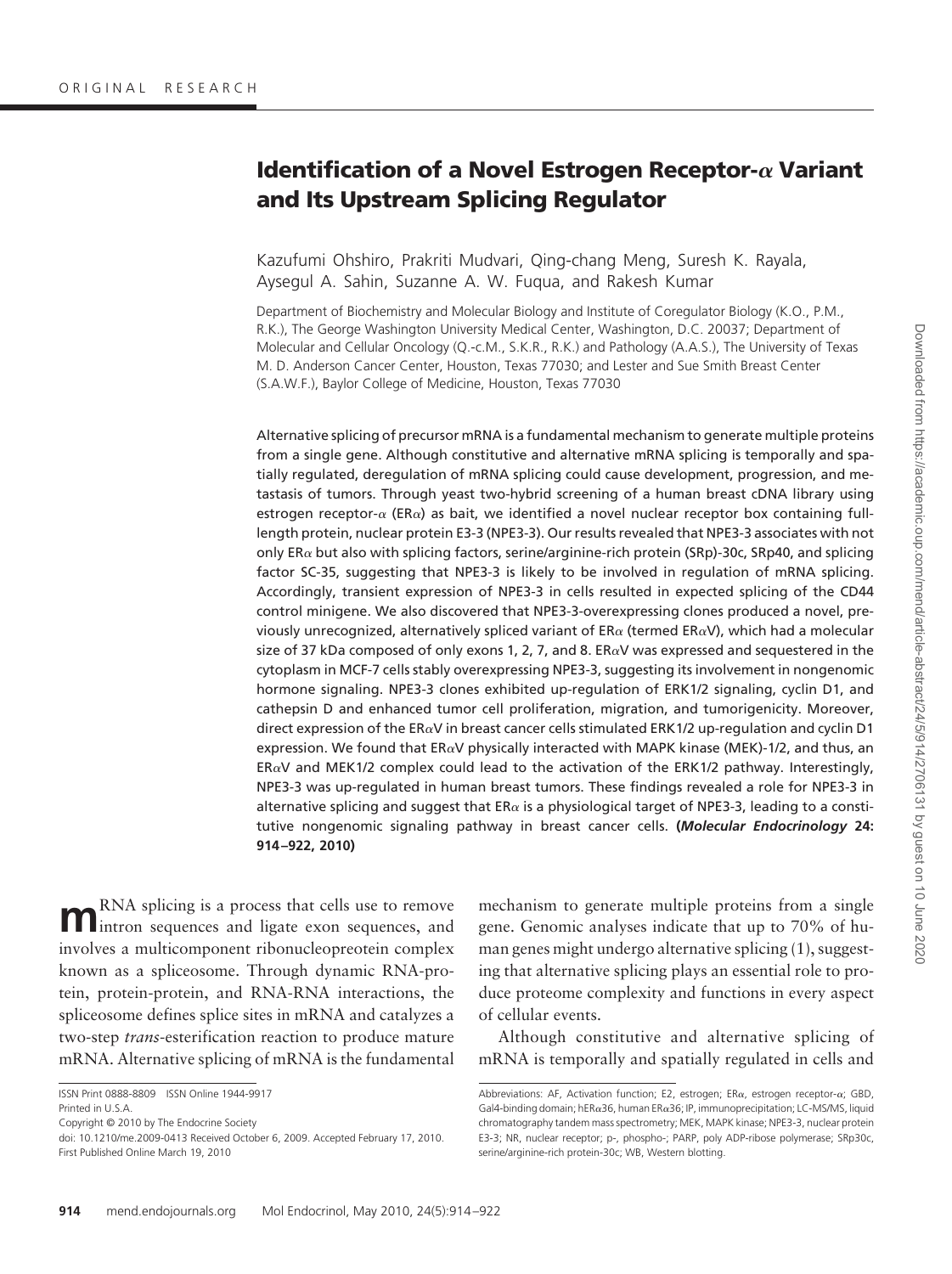tissues, mutations of *cis-*acting splicing elements in the genes of tumor suppressors, oncogenes, and adhesion molecules and the inactivation of *trans*-acting splicing regulators induce deregulation of mRNA splicing, causing development, progression, and metastasis of tumors. Deregulation of mRNA splicing has been associated with different features in cancers, including breast cancer. For example, mutations of *cis-*acting splice elements of the *BRCA1* and *MDM2* genes result in an abnormal splice site selection  $(2-4)$ , leading to inactivation of a tumor suppressor and activation of an oncogenic product, respectively. Furthermore, specific alternatively spliced isoforms of CD44 have been found only in highly aggressive and metastatic breast tumors. These splice variants of CD44 have established roles in mediating oncogenic signaling via cross talk with human epidermal growth factor receptor-2 (5), Rho kinase (6), c-Src kinase (7), and matrix metalloproteinase (MMP)-9 (8). The functional interactions of CD44 with these molecules promote tumor cell growth, migration, and invasion. Despite the important role of CD44 splice variants in breast cancer tumorigenesis, the driving force of aberrant CD44 alternative splicing in breast cancer cells remains unknown. Because there are no mutations in *cis-*acting splicing elements of CD44 in breast tumors, the mechanisms of abnormal CD44 alternative splicing is likely to involve deregulated participation of *trans*-acting splicing regulatory factors. In fact, abnormal activity of *trans*-acting splicing factors has been implicated in breast cancer initiation and progression by modulating target gene alternative splicing (9).

Alternative splicing of the estrogen receptor- $\alpha$  (ER $\alpha$ ) has been purported to be involved in breast tumor growth and progression (10-13). For example, human  $ER\alpha 36$  $(hER\alpha36)$  lacks both transcriptional activation function (AF)-1 and AF-2 but retains the DNA-binding and ligandbinding domains (14). hER $\alpha$ 36 acts as a dominant-negative effector of estrogen (E2)-dependent and -independent *trans*-activation by full-length  $ER\alpha$  and an E2- and anti-E2-dependent activator of MAPK/ERK in membrane-initiated E2 signaling pathway (15). hER $\alpha$ 36 has been found to be expressed in both ER-positive and -negative breast cancer cell lines and tissues (13, 15). Another variant, hER $\alpha$ 46, lacks the N-terminal A/B domains, and thereby, AF-1 antagonizes the proliferative function of full-length  $ER\alpha$  in breast cancer cells by competition (16). Despite the prevalence of multiple spliced ER isoforms, the nature of an upstream splicing factor that could target the endogenous *ER* gene to generate a specific spliced isoform remains unknown.

In the current study, through yeast two-hybrid screening of a human breast cDNA library, we found a nuclear receptor (NR)-box-containing full-length protein, called nuclear protein E3-3 (NPE3-3), which was able to bind to  $ER\alpha$ . The rat homolog of NPE3-3 has been previously shown to be a binding partner of serine/arginine-rich protein-30c (SRp30c) in yeast (17). Although the function of NPE3-3 is unclear, we considered that NPE3-3 might play a role in mRNA splicing. We provide evidence that NPE3-3 promotes  $ER\alpha$  splicing, leading to a previously unrecognized spliced  $ER\alpha$  in breast cancer cells.

### **Results**

#### **NPE3-3 binds to ER** $\alpha$  and splicing factors

A NR-box-containing full-length protein, NPE3-3 was identified through a yeast two-hybrid-based screening of a human breast cDNA library using  $ER\alpha$  as bait (Fig. 1A). NPE3-3 might interact with N-terminal (amino acids 1-263) and C-terminal (amino acids 264-552) regions of  $ER\alpha$ . To validate the interaction between these two proteins using a mammalian system, we next transfected MCF-7 cells with Flag-NPE3-3 and T7-ER $\alpha$ . Flag-NPE3-3 was found to be effectively coimmunoprecipitated with  $T7-\text{ER}\alpha$  (Fig. 1B). Moreover, endogenous NPE3-3 and  $ER\alpha$  could be also coimmunoprecipitated from ZR-75 or MCF-7 cells (Fig. 1C). Confocal microscopic analysis also confirmed the colocalization of NPE3-3 with  $ER\alpha$  in MCF-7 cells (Fig. 1D). A previous study has shown the association of NPE3-3 with a member of the SRp family, splicing factor SRp30c (17). We next showed that, indeed, NPE3-3 not only associated with SRp30c but was also weakly bound to SRp40 using coimmunoprecipitation (co-IP) (Fig. 1E). Because splicing factor SC-35 is known to display a characteristic speckled pattern that occupies a portion of the nucleoplasm, we examined whether NPE3-3 and  $ER\alpha$  also colocalized with the SC-35 speckles. Confocal scanning microscopy data demonstrated that, indeed, NPE3-3 and  $ER\alpha$  colocalized with the splicing factors hot spots, SC-35 speckles (Fig. 1, F and G). These results suggest that NPE3-3 might be involved in mRNA splicing regulation.

#### **NPE3-3 promotes splicing from a minigene**

Previous studies suggest that tumor-associated CD44 splicing variants could play an important role in initiation and progression of breast tumor (18). These observations, along with the fact that SRp30c was initially characterized as a splicing factor capable of influencing the CD44 alternative splicing decision *in vivo* upon mitogenic stimuli (19) reminded us that NPE3-3 might contribute to breast cancer cellular alternative splicing of CD44. To test the possibility that NPE3-3 might affect splicing, we next used a CD44 minigene system illustrated in Fig. 2 (20). Transient expression of NPE3-3 in Cos-7 cells resulted in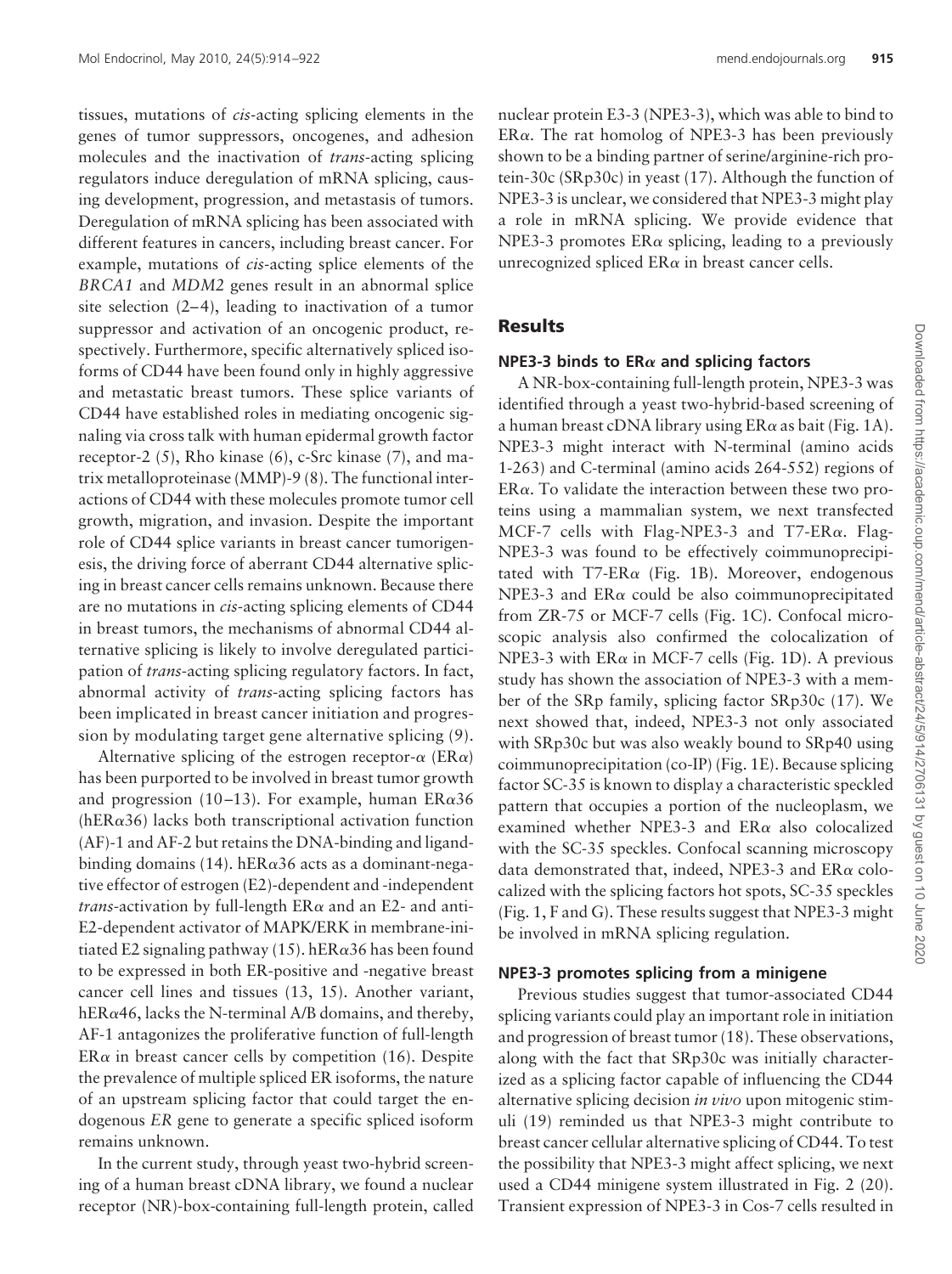

**FIG. 1.** Identification of NPE3-3 as a NR-binding protein. A, Yeast cells were cotransfected with GAD-NPE3-3 and the GBD control vector, or GBD-ER $\alpha$  (amino acids 1-263) or GBD-ER $\alpha$ (amino acids 264-552). Cotransformants were plated on selection plates lacking leucine and tryptophan (-LT) or lacking adenine, histidine, leucine, and tryptophan (-AHLT) with or without the presence of E2 (10<sup>-9</sup> M). Growth was recorded after 72 h. B, Cell lysates from Cos-7 cells cotransfected with Flag-NPE3-3 and T7-ER $\alpha$  were immunoprecipitated with anti-T7 antibody and probed with anti-Flag and anti-T7 antibodies. C, ZR-75 and MCF-7 cells were transfected with Flag-NPE3-3, immunoprecipitated with anti-ER $\alpha$  antibody, and probed with anti-ER $\alpha$  anti-FLAG antibodies. D, Colocalization of NPE3-3 with ER $\alpha$  in the nuclear compartment. MCF-7 cells transfected with T7-NPE3-3 were cultured on coverslips for 24 h, fixed, and labeled with anti-T7 and anti-ER $\alpha$  antibodies after transfection. Then, cells were labeled with Alexa fluor 488- and Texas Red-conjugated secondary antibodies and analyzed by confocal microscopy. E, Cell lysates from Cos-7 cells cotransfected with Flag-NPE3-3 and T7-ER $\alpha$  were immunoprecipitated with anti-T7 antibody and probed with anti-SRp, anti-FLAG, and anti-T7 antibodies. F, To check whether NPE3-3 localized in SC-35 speckles, MCF-7 cells were transfected with T7-NPE3-3 and labeled with anti-SC-35 and anti-T7 antibodies. G, MCF-7 cells were labeled with anti-SC-35 and anti-ER $\alpha$  antibodies.

different splicing patterns of the CD44 minigene, showing that a product with both exon V4 and V5 (termed 2 exons inclusion in Fig. 2, *top band* in lane 3) in addition to a PCR product with one of exon V4 and V5 (termed 1 exon inclusion, *second band*) and a PCR product without both exons (termed skipping, *third band*) were amplified in the presence of exogenous NPE3-3. The combined transfection of NPE3-3 with  $ER\alpha$  induced a marked increase in two exons inclusion (*top band* in lane 4), whereas ER alone did not affect CD44 splicing patterns (lane 5). Interestingly, estrogen treatment caused a further change in the CD44 splicing pattern but resulted in no exon skipping (lane 6). In brief, these findings suggested that NPE3-3, a newly identified  $ER\alpha$  interacting protein, is capable of splicing in the minigene system.

## **NPE3-3 promotes aberrant splicing of ER**

To better understand the function of NPE3-3, we next generated pooled MCF-7 clones expressing NPE3-3 (MCF-7/NPE3-3) (Fig. 3A). While examining the status of the transfected T7-NPE3-3 in clones, we unexpectedly observed a distinct reduction in the net amount of  $ER\alpha$  (66 kDa) as well as the appearance of a new 37-kDa (Fig. 3A, *arrow*) protein band that cross-reacted with the anti- $ER\alpha$  antibody used here, suggesting that NPE3-3 might promote the expression of the  $ER\alpha$  isoform. Interestingly, the 37-kDa protein band (presumably, a variant  $ER\alpha$ ) was present in all MCF-7/NPE3-3 clones but not in the MCF-7/pcDNA clone. To confirm the identity of the potential  $ER\alpha$  isoform, the protein was immunoprecipitated and analyzed by liquid chromatography tandem mass spectrometry (LC-MS/MS) (Fig. 3B, *arrowhead*). This analysis identified four authentic peptides of  $ER\alpha$  (Supplemental Fig. 1 published on The Endocrine Society's Journals Online web site at http://mend.endojournals.org). Next, we evaluated the identity of missing exons in the  $ER\alpha$  isoform using RT-PCR and direct DNA sequencing. Primers in exons 1 and 8 amplified a smaller-size ER band (Fig. 3C, *double asterisks*) in the NPE3-3 clones but not in the pcDNA control clone (Fig. 3C). Additionally, primers for a known hER $\alpha$ 36 isoform (14) were used as a negative

control, and these primers amplified a single band (Fig. 3C, *asterisk*) in both pcDNA and NPE3-3 clones. These sequencing data showed that we have identified a novel ER $\alpha$  isoform, termed ER $\alpha V$ , composed of only exons 1, 2, 7, and 8 (Supplemental Fig. 2). To validate these findings at the level of protein and to firmly establish the distinctiveness of  $ER\alpha V$  from hER $\alpha$ 36, we next loaded two sets of samples on a SDS-PAGE gel, blotted, cut into two portions, and probed with anti-hER $\alpha$ 36 or ER $\alpha$  antibodies.  $hER\alpha36$ -specific antibody recognized a single band in pcDNA and all NPE3-3 clones, whereas the  $ER\alpha V$  band was smaller in size than that of hER $\alpha$ 36 and was detected only in NPE3-3 clones (Fig. 3D). In addition, the antibody recognizing amino acids 2-185 of  $ER\alpha$  also detected  $ER\alpha V$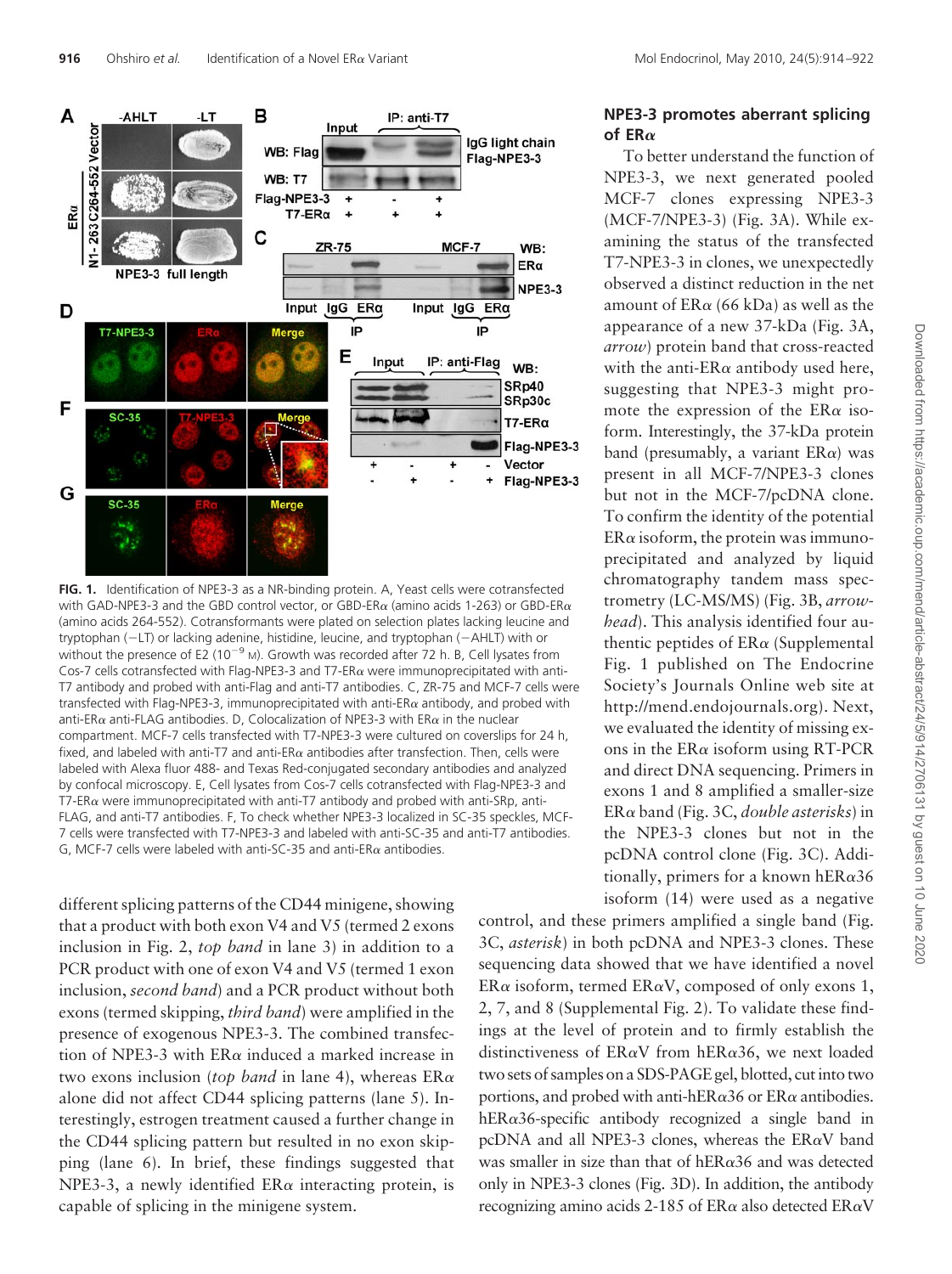

**FIG. 2.** NPE3-3 affects splicing patterns of CD44 minigene with  $ER\alpha$ . Cos-7 cells were cotransfected with HSV-CD44 with or without T7- NPE3-3 and ER $\alpha$  with or without E2 (10<sup>-9</sup> M). RNA was prepared from the transfected cells after 48 h and RT-PCR was performed to detect splicing patterns of CD44 minigene.

in all the stable NPE3-3 clone cells but not in pcDNA clone cells as the antibody recognizing amino acids 550-595 of  $ER\alpha$  detects the variant in those clones in Fig. 3D (Supplemental Fig. 3).

 $ER\alpha$  is known to function differently in nuclear (genomic) *vs.* cytoplasmic (nongenomic) signaling. Therefore, the intracellular localization of this  $ER\alpha$  isoform is important to consider for understanding its function. A fractionation analysis revealed that  $ER\alpha V$  was detected only in the cytoplasmic fraction compared with the presence of intact wild-type  $ER\alpha$  mainly in the nuclear fractions (Fig. 3E). In addition,  $ER\alpha V$  was shown to localize in the cytoplasmic compartment of MCF-7/NPE3-3 cells (Fig. 3F).

# **NPE3-3-mediated generation of ERV participates in cytoplasmic signaling**

The cytoplasmic localization of  $ER\alpha V$  raised the possibility of cytoplasmic signaling in the NPE3-3 clones. We found that NPE3-3 overexpression activated the phosphorylation of ERK1/2 and the expression of ER-target gene products, such as cyclin D1 and cathepsin D (Fig. 4A). The hyperphosphorylation of ERK1/2 and the elevated expression of cyclin D1 were also caused by transient transfection of  $ER\alpha V$  (Fig. 4B), suggesting that NPE3-3 might activate cytoplasmic signaling pathway by producing  $ER\alpha V$ . Knockdown of NPE3-3 in MCF-7 cells by NPE3-3 siRNA decreased the constitutive level of phospho- (p-)ERK1/2 (Supplemental Fig. 4).

To determine the responsiveness of pcDNA and NPE3-3 clones to estrogen, cells were treated with estrogen. Phosphorylation of ERK1/2 in the control cells was maximally stimulated within 5 min of estrogen treatment, followed by a gradual return to near-basal level (Fig. 4C). In contrast, the levels of phosphorylated ERK1/2 were high in the stable clone and remained elevated throughout the time of estrogen treatment. These results suggested that cytoplasmic localization of  $ER\alpha V$  may result in con-



**FIG. 3.** NPE3-3 mediates aberrant splicing of ER $\alpha$ . A, Cell lysates from stable NPE3-3/MCF-7 and pcDNA/MCF-7 clones were subjected to SDS-PAGE and probed with anti-ER and anti-T7 antibodies. *Arrow* indicates a previously unrecognized  $ER\alpha$  band with molecular size of 37 kDa. B, Cell lysates (2 mg) from stable NPE3-3/MCF-7 and pcDNA/ MCF-7 clones were immunoprecipitated with anti-ER $\alpha$  antibody, subjected to SDS-PAGE, and silver stained. The protein band (*arrowhead*) specific in stable clones was cut, trypsinized, and subjected to LC-MS/MS analysis. C, RT-PCR using primers designed in exons 1 and 8 of ER $\alpha$  and primers to amplify hER $\alpha$ 36. Note that a novel alternative splicing form of ERα, termed ERαV (*double asterisks*) was present only in NPE3-3 clone cells, whereas hERα36 (*asterisk*) was equally amplified in both pcDNA and NPE3-3 clone cells. D, WB using two antibodies specific to hER $\alpha$ 36 and recognizing the C terminus (550-590 amino acids) of ER $\alpha$ . E, Proteins prepared from cytoplasmic and nuclear fractions of stable NPE3-3/MCF-7 and pcDNA/MCF-7 clone cells were analyzed by WB using anti-ER $\alpha$ , anti-PARP, and antipaxillin antibodies. F, MCF-7 cells were transfected with Myc-ER $\alpha$ V, labeled with anti-Myc antibody, and analyzed by confocal microscopy.

stitutive stimulation of nongenomic ER signaling, such as ERK1/2 stimulation.

To understand the role of  $ER\alpha V$ , NPE3-3, or  $ER\alpha$  in stimulating growth-promoting ERK1/2 activation and to determine whether there is any contribution of NPE3-3 or ER $\alpha$  in the noted ER $\alpha$ V-mediated ERK1/2 activation, we next transfected ER $\alpha$ V, NPE3-3, or ER $\alpha$  into ER $\alpha$ -negative cell line MDA-MB-231 cells and examined the status of p-ERK1/2 (Supplemental Fig. 5A). p-ERK1/2 expres-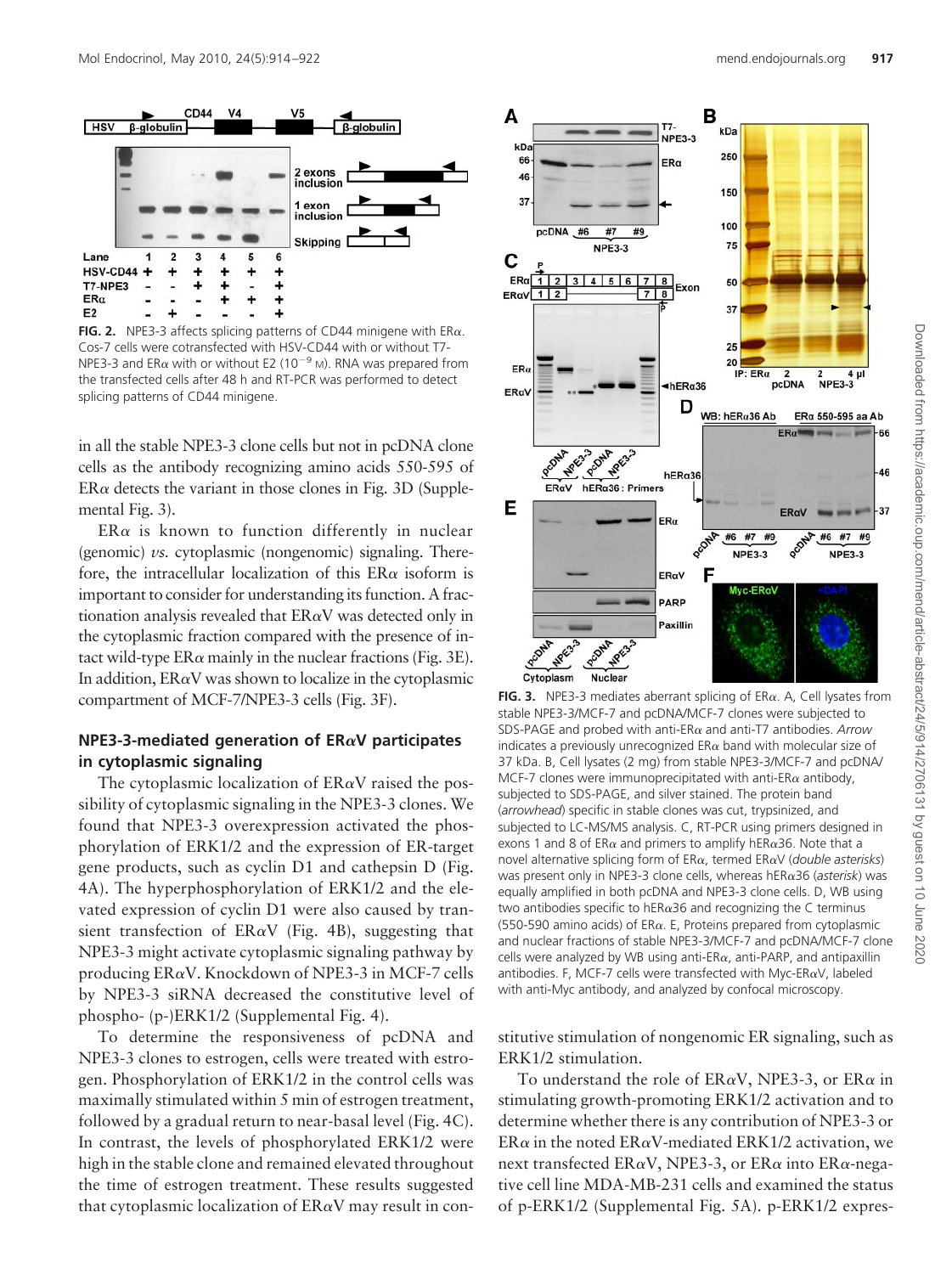

**FIG. 4.** NPE3-3 constitutively activates  $E R \alpha$  nongenomic signaling pathway via its production of ER $\alpha$ V. A, The expression levels of p-ERK1/2, cyclin D1, and cathepsin D, which were involved in  $ER\alpha$  nongenomic signaling pathways in stable pcDNA and NPE3-3 clone cells, were determined by WB. B, Myc-ER $\alpha$ V or empty vector was transfected into MCF-7 cells, and the phosphorylation of ERK1/2 and the expression of cyclin D1 were determined. C, Stable pcDNA/ and NPE3-3/MCF-7 clone cells were serum starved for 48 h and treated with E2  $(10^{-8}$  M). ERK1/2 phosphorylation in those cells was determined. D, Cytoplasmic fractions from MCF-7 cells transfected with vector or ER $\alpha$ V were immunoprecipitated with anti-ER $\alpha$  or anti-MEK1/2 antibodies and probed with antibodies as indicated. E, Stable pcDNA and NPE3- 3 clone cells were transfected with cyclin D1- or pS2-luciferase plasmids, and luciferase activities were determined.

sion was elevated in the  $ER\alpha V$ -transfected MDA-MB-231 cells compared with control nontransfected cells (shown by a *dotted white line*). However, the levels of p-ERK1/2 were not significantly affected in NPE3-3- or  $ER\alpha$ -transfected and nontransfected cells. Similarly, the transfection of ER $\alpha$ V, but not vector, NPE3-3 or ER $\alpha$ into MDA-MB-231 cells activated Elk-1-promoter-luc reporter activity, presumably due to p-ERK1/2 activation (Supplemental Fig. 5B). Furthermore,  $ER\alpha V$  overexpression enhanced the cell proliferation of MDA-MB-231 compared with control cells (Supplemental Fig. 5C).

To gain insights of the potential mechanism by which  $ER\alpha V$  contributes to elevated activation of  $ERK1/2$ , we explored the possibility that  $ER\alpha V$  could interact with MAPK kinase (MEK)-1/2, an upstream activator of ERK1/2. MCF-7 cells were transfected with  $ER\alpha V$  or pcDNA vector, and cytoplasmic fractions were immunoprecipitated with an anti-ER $\alpha$  antibody that effectively recognizes both the full-length  $ER\alpha$  and  $ER\alpha V$ . We found that equal amounts of  $ER\alpha$  were present in cells transfected with  $ER\alpha V$  or pcDNA (Fig. 4D). However, MEK1/2 was coimmunoprecipitated only in the  $ER\alpha V$ transfected MCF-7 cells but not in the empty vectortransfected MCF-7 cells. In a reverse experiment, MCF-7 cell lysates were immunoprecipitated with an anti-MEK1/2 antibody. We found that  $ER\alpha V$  was coimmunoprecipitated with MEK1/2 only in the  $ER\alpha V$ -transfected MCF-7 cells but not in the empty vector-transfected MCF-7 cells (Fig. 4D). These results suggest that  $ER\alpha V$ 

physically interacts with MEK1/2 in a physiologically relevant setting, and such an interaction might lead to the constitutive stimulation of ERK1/2 signaling. As an additional readout of enhanced cytoplasmic signaling in NPE3- 3-expressing cells, we next showed increased cyclin D1 and pS2 promoter activity in MCF-7/NPE3-3 cells as compared with MCF-7/pcDNA cells (Fig. 4E). In brief, NPE3-3-mediated generation of  $ER\alpha V$  promotes cyto-

# **NPE3-3 expression enhances proliferation, migration, anchorage-independent growth, and tumorigenicity**

plasmic nongenomic ER signaling.

To understand the biological implications of increased NPE3-3 levels in breast cancer cells, we next measured the growth and invasiveness of the stable clones. As shown in Fig. 5, NPE3- 3-expressing cells exhibited increased

proliferation, migration, and anchorage-independent growth as compared with control vector-expressing MCF-7 cells (Fig. 5, A and B). Likewise, injection of MCF-7/NPE3-3 cells in mice resulted in undifferentiated carcinoma with significant size of tumor in seven of nine mice, whereas only one of nine controlled mice developed tumors (Fig. 5C). As expected, tumors resulted from the MCF-7/NPE3-3 cells also exhibited elevated expression of Ki-67, cyclin D1, and p-ERK1/2 (Fig. 5D). These findings when combined with the results presented in the preceding sections suggest that NPE3-3 overexpression promotes tumorigenic characteristics of breast cancer cells, possibly due to increased cytoplasmic signaling.

# **Elevated expression of NPE3-3 in human breast tumor cells**

To determine the status of NPE3-3 levels in breast tumors, we next generated an antipeptide antibody against NPE3-3. The antibody was characterized for its specificity to detect NPE3-3. We found that NPE3-3 could be easily detected in the nuclear proteins from both ER-positive and -negative breast cancer cells (Fig. 6A). Using a small number of lysates from human breast tumors, we also found relatively increased levels of NPE3-3 in five of eight cases of the tumor tissue samples (Fig. 6B). Although NPE3-3 levels might be up-regulated in both ER-positive and ER-negative cells, we next wished to examine the natural prevalence of its target  $ER\alpha V$  in a small collection of well characterized human tumor samples, as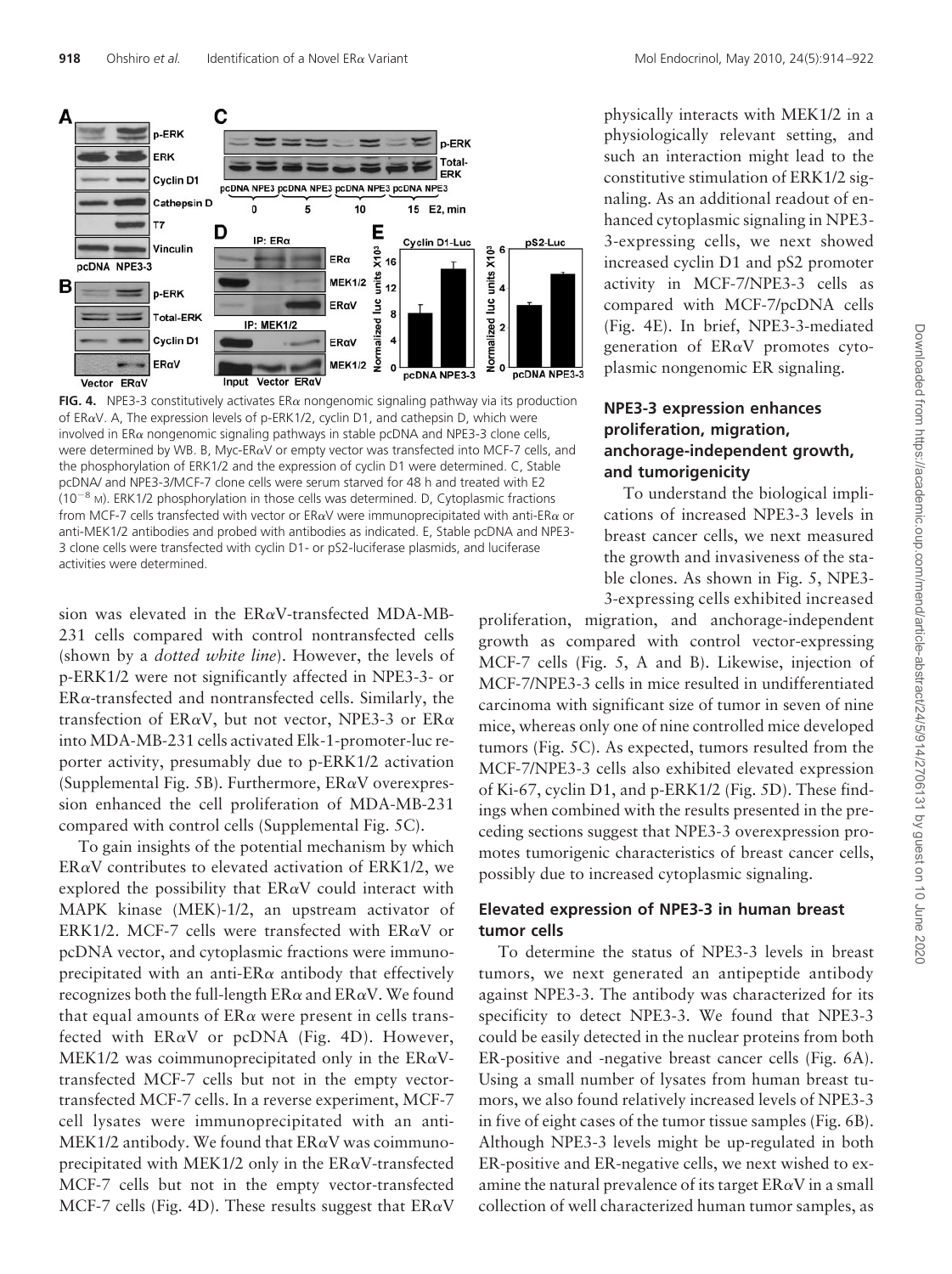

**FIG. 5.** NPE3-3 enhanced tumor cell proliferation, migration, and colony formation and *in vitro* tumorigenicity. A, Cell numbers of pcDNA and NPE3-3 clones were counted after d 4. B, pcDNA or NPE3-3 clone cells (1  $\times$  10<sup>5</sup> cells) were added on the lower side of a Boyden chamber and incubated for 16 h. Then the cells that passed through the filters were fixed, stained, and counted (*left*). pcDNA or NPE3-3 clone cells  $(1 \times 10^5$  cells) mixed with 0.36% Bactoagar solution in DMEM were layered on top of the 0.6% Bactoagar layer. After incubation for 21 d, the colony formation (*middle*) was analyzed. *Right*, Representative pictures of cell migration (*top*) and colony formation (*bottom*). C, pcDNA or NPE3-3 clone cells (1 × 10<sup>6</sup> cells) were injected into nude mice as shown in *Materials and Methods*. D, Immunohistochemistry of Ki-67, cyclin D1, and p-ERK1/2 in tumor tissues from xenografts.

a proof of concept. As illustrated in Fig. 6C,  $ER\alpha V$  was detectable in eight of 13 breast cancer tissues (*asterisks*) by repeating PCR and the identity of the DNA bands was confirmed by direct sequencing (Supplemental Fig. 6).

# **Discussion**

The NPE3-3 rat homolog was identified as a SRp30cinteracting protein (17). Although the protein was expected to be a new component of the spliceosome, this could not be demonstrated because of the failure to detect its interaction with other splicing components and the weakness of its interaction with SRp30c. Therefore, the function of the rat homolog of NPE3-3 remained still unclear until this study was undertaken. Here we found that NPE3-3 distinctively interacted with SRp30c and SRp40 and colocalized with SC-35 in the nucleus. In addition, it was revealed that NPE3-3 promoted alternative splicing of a CD44 minigene and  $ER\alpha$  in the breast cancer cells. These results suggested that NPE3-3 plays a role in mRNA splicing events, presumably as a component of the spliceosome.

Earlier studies have shown that components of the spliceosome bind to  $ER\alpha$ . For example, breast cancer amplified sequence 2 (BCAS2), which was initially identified as an amplified and upregulated gene in human breast cancer cell lines, was found to be a component of the spliceosome, to interact with  $ER\alpha$ , and to potentiate  $ER\alpha$  transcriptional activity by acting as an ER coactivator (21). The other spliceosome component, SF3a p130 was shown to physically associate with  $ER\alpha$  in a manner dependent on the phosphorylation at Ser-118 (22). In this study, we found that SF3a p130 potentiated ER $\alpha$ -mediated mRNA splicing in a Ser-118 phosphorylation-dependent manner. Although the mechanism through which  $ER\alpha$  contributes to mRNA splicing remains to be elucidated, the data from other and our studies suggest that the interaction of spliceosome components with  $ER\alpha$  plays an important role in both mRNA splicing and the  $ER\alpha$ signaling pathway. It has been recently reported that  $ER\alpha$  coordinately regulates alternative splicing of  $ER\alpha$  mRNA with homeobox transcription factor BARX2 and elevates the expression of the iso-

forms hER $\alpha$ 46 (23). Therefore, the binding of NPE3-3 with  $ER\alpha$  might be a critical step for the generation of  $ER\alpha V$  by alternative splicing of  $ER\alpha$ .

NPE3-3 also changed the splicing patterns of a CD44 minigene in the presence of  $ER\alpha$ . To determine which variant exons (v1–v10) of endogenous CD44 were modified by NPE3-3, we performed RT-PCR using primers to amplify each variant exon. In 10 exons  $(v1-v10)$ , the inclusion of v3 and v9 exons increased in all NPE3-3/ MCF-7 clone cells (data not shown). CD44v3, 8-10 isoform was shown to bind specifically to the cytoskeletal protein ankyrin that forms invadopodia and closely associates with the active form of MMP-9 in the invadopodia (8). Because all these processes participate in breast cancer cell migration and invasion, the CD44 isoforms generated by NPE3-3 may potentially contribute to the oncogenic signaling pathway in breast cancer cells.

 $ER\alpha V$  possessing exons 1, 2, 7, and 8 is different from hER $\alpha$ 36 with exons 3, 4, 5, and 6. Although it regains a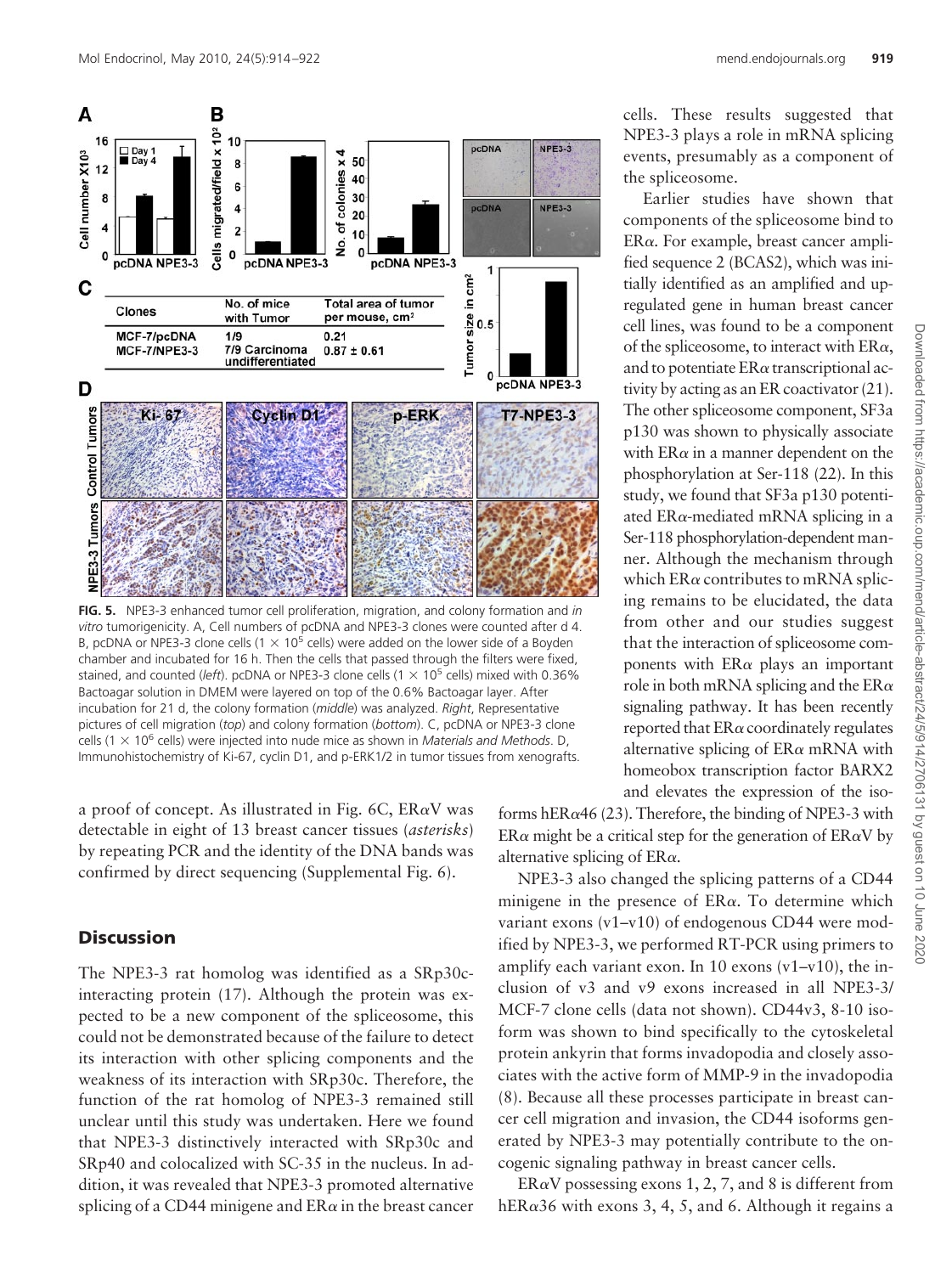

**FIG. 6.** NPE3-3 expression is promoted in breast tumor cells. A, Antibody against NPE3-3 was generated and its specificity was evaluated using cell lysates from breast cancer cell lines including ZR-75, MCF-7, MDA-231, and MDA-453. B, The expression of NPE3-3 was tested in tumor tissue samples from patients with breast cancer (T) and paired normal breast tissue samples (N) using the anti-NPE3-3 antibody. C,  $ER\alpha V$  expression was tested by RT-PCR using RNA prepared from 13 ER<sup>+/-</sup> breast cancer tissue samples. Bands of the same size same as that of a band in positive control (NPE3-3 lane) were cut, and the PCR products were extracted from gels. Then, PCR was repeated once (*upper panel*) or twice (*lower panel*) using the extracted DNA. The final PCR products were sequenced, and eight of 13 samples were found to be positive (*asterisks*). D, Proposed working model for activation of nongenomic signaling pathway via alternative splicing of  $ER\alpha$  by NPE3-3. Increase of NPE3-3 expression promotes alternative splicing of ER $\alpha$  mRNA through its interaction with ER $\alpha$ , Srp30c, and SC-35. ER $\alpha$ V, which is generated as the alternative splicing variant of ER $\alpha$ , localizes to the cytoplasmic compartment in cells and binds to MEK1/2. Then the resulting complex of  $ER\alpha V$ and MEK1/2 promotes the activation of ERK1/2 phosphorylation and subsequent upregulation of cyclin D1 via a nongenomic signaling pathway, leading to the activation of oncogenic signaling including cell proliferation and progression in breast cancer.

ligand-independent AF, hER $\alpha$ 36 retains the DNA-binding domain and partial dimerization and ligand-binding domains but lacks both AF-1 and AF-2 (14). hER $\alpha$ 36 has three potential myristoylation sites located proximal to the N terminus, leading to its localization at the plasma membrane. From our confocal microscopic and biochemical analyses,  $ER\alpha V$  appears to have only one potential myristoylation site and, thus, may localize to the cytoplasm. ER $\alpha$ 36 has been shown to act as a dominantnegative effector of both E2-dependent and independent *trans*-activation functions against full-length  $ER\alpha$  and promote membrane-initiated E2-dependent activation of ERK1/2. NPE3-3 promoted constitutive ERK1/2 activation in an E2-independent manner, presumably due to the generation of  $ER\alpha V$  by NPE3-3. However, this brought us to further question how  $ER\alpha V$  could mediate the constitutive activation of ERK1/2. Recently, methylation at arginine 260 in exon 4 of  $ER\alpha$  has been shown to regulate E2 rapid nongenomic signaling (24). However,  $ER\alpha V$  is lacking this arginine site. In this context, our data revealed that  $ER\alpha V$  physically binds to a specific upstream kinase of ERK1/2, MEK1/2, suggesting that increased ERK1/2 activation in  $ER\alpha V$ -containing breast cancer cells could be mediated via the interaction of  $ER\alpha V$  with MEK1/2. Interestingly, we also found evidence of expression of both NPE3-3 and  $ER\alpha V$  in human breast tumors, highlighting the physical relevance of the findings presented here in inherent cytoplasmic signaling.

Although mRNA splicing is widely recognized as a fundamental mechanism to regulate gene expression, the significance of genetic variances in the cellular machinery of splicing in breast cancer is still underestimated. Moreover, although several individual cases of inherited and acquired mutations in *cis-*acting splice elements have been associated with breast cancer, the significance of deregulation of *trans*-acting splicing regulatory factors in the initiation and maintenance of mammary tumor is largely unappreciated. Here, we show that NPE3-3 acts like a *trans*-acting splicing regulatory factor that might mediate oncogenic signaling via its regulation of mRNA splicing in breast cancer (Fig. 6D). Because mRNA splicing is a fundamental tool to regulate

gene expression, and the deregulation of NPE3-3 might confer malignancies to the breast cancer cells, our findings offer a novel mechanistic approach to explore the contribution of defects of mRNA splicing in mammary tumorigenesis. Furthermore, delineation of the pathways to regulate ER mRNA splicing by NPE3-3 will represent a valuable target to develop a new effective strategy to treat breast cancer patients.

# **Materials and Methods**

# **Cell cultures and reagents**

Cells were maintained in DMEM-F12 (1:1) supplemented with 10% fetal bovine serum. E2 was purchased from Sigma-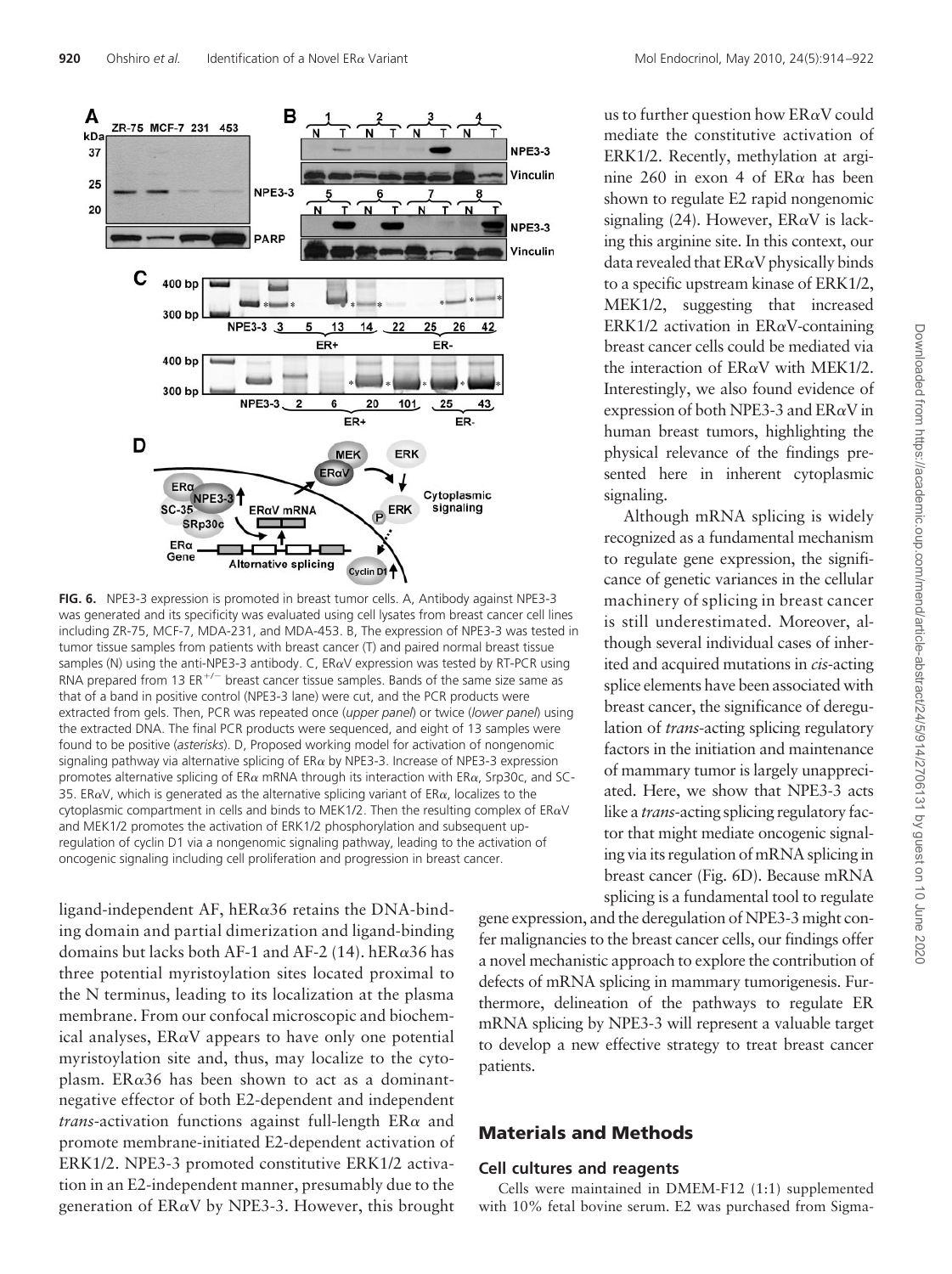Aldrich (St. Louis, MO). We used the following antibodies:  $ER\alpha$ and T7 (Bethyl Laboratories, Montgomery, TX); phospho-p42/ p44 ERK/MAPK, (Cell Signaling, Beverly, MA); ERK1, ERK2, and poly ADP-ribose polymerase (PARP) (Santa Cruz Biotechnology, Santa Cruz, CA); cyclin D1 and Myc (NeoMarkers, Fremont, CA); and cathepsin D, SC-35, vinculin, and Flag (Sigma-Aldrich). Anti-NPE3-3 antibody was prepared by immunization of NPE3-3 peptide to rabbits. hER $\alpha$ 36 antibody was kindly provided by Dr. ZhanoYi Wang (Creighton University Medical School, Omaha, NE). mAb104 was prepared from mouse hybridoma (American Type Culture Collection, Manassas, VA).

#### **Plasmid construction**

To clone the  $ER\alpha$  variant whole sequence, we amplified DNA from the MCF-7 NPE3-3 stable clone cDNA by using primers GGGGTACCATGACCATGACCCTCCACAC and GGGTTAACTCAGACCGTGGCAGGGAAAC, and the fragment was cloned into pCruz B vector (Santa Cruz).

#### **Two-hybrid library screening**

 $ER\alpha$  baits were constructed by amplifying amino acids 1-263 and 264-552 of  $ER\alpha$  by PCR and by subcloning the products into Gal4-binding domain (GBD) vector pGBD (Clontech, Palo Alto, CA). A mammary gland cDNA library fused to Gal4 activation domain was purchased from Clontech and screened using both the N-terminal (1-263) and C-terminal (264-552)  $ER\alpha$  as baits in accordance with the manufacturer's instructions. A total of  $2 \times 10^6$  clones were screened. Positive interactors were verified by one-on-one transformations followed by selection of agar plates lacking leucine and tryptophan  $(-LT)$  or adenosine, histidine, leucine, and tryptophan (-AHLT). Positive clones were isolated and subjected to direct sequencing.

#### **Western blotting (WB) and immunoprecipitation (IP)**

WB and IP were performed as described earlier, with some modifications (25). For WB, lysates from whole cells or nuclear extracts were resolved in SDS-PAGE gels, transferred to nitrocellulose membranes, and incubated with the antibodies. Immunoblots were developed with the enhanced chemiluminescence reagent (Amersham Pharmacia Biosciences, Piscataway, NJ) according to the manufacturer's instructions. For IP, lysates obtained from ZR-75 cells or MCF-7 cells were subjected to IP with anti-T7, anti-Flag, or anti-ER $\alpha$ , followed by incubation with protein A/G beads (Santa Cruz). After washing, the eluates from the beads were subjected to WB for desired proteins.

### **Cell proliferation, migration, soft agar, and tumorigenicity assays**

For cell proliferation assays, equal numbers of cells were plated in triplicates, and then the proliferation rate of the cells was measured by counting them with a Coulter counter (Beckman Coulter, Fullerton, CA). For the migration assay, cells were loaded onto the upper well of an uncoated Boyden chamber at a concentration of  $1 \times 10^5$  cells per well. The lower side of the separating filter was filled with a conditioned medium from NIH-3T3 fibroblasts grown in DMEM/F12 medium. We counted the cells that successfully migrated through the filter. Soft agar colony growth assays were performed as described previously (26). Briefly, 1 ml solution of 0.6% Difco agar in DMEM supplemented with 10% fetal bovine serum with insu-

lin was layered onto 60-  $\times$  15-mm tissue culture plates. MCF-7 cell (1  $\times$  10<sup>5</sup> cells) were mixed with 1 ml 0.36% Bactoagar solution in DMEM prepared in a similar manner and layered on top of the 0.6% Bactoagar layer. Plates were incubated at 37 C in  $5\%$  CO<sub>2</sub> for 21 d. Experiments were performed in triplicates.

For tumor xenograft studies, 6- to 8-wk-old athymic (nu/nu) mice (Charles River Laboratories, Wilmington, MA; nine mice per group) were given bilateral hind flank injections of MCF-7/ pcDNA or NPE3-3 cells  $(1 \times 10^6 \text{ cells})$  suspended in 30% Matrigel in Hanks' balanced salt solution (Beckton Dickinson, Bedford, MA). Total area of tumor was measured with calipers after 4 wk. At the end of 4 wk, mice were killed by cervical dislocation, and tumors were excised and fixed in 10% buffered formalin. All animal procedures were approved by the Institutional Animal Care and Use Committee at the University of Texas M. D. Anderson Cancer Center. Formalin-fixed, paraffinembedded tumor sections were deparaffinized in xylene, rehydrated in graded ethanol, and stained with the antibodies. Stained tumor sections were examined and photomicrographs captured using an Olympus BX51 microscope and Olympus DPManager software (Olympus America Inc., Melville, NY).

### **Transfection, immunofluorescence labeling, and confocal microscopy**

Transient transfection studies were performed using a FuGENE 6 kit (Roche Molecular Biochemicals, Indianapolis, IN) in accordance with the manufacturer's instructions. The cellular localization of proteins was determined by indirect immunofluorescence. Briefly, the cells were grown on sterile glass coverslips, fixed in 4% paraformaldehyde, permeabilized in 0.1% Triton X-100, and blocked in 10% normal goat serum in PBS. Cells were incubated with primary antibodies, washed three times in PBS, and then incubated with goat antimouse or goat antirabbit secondary antibodies conjugated with 546-Alexa (red) or 488-Alexa (green) from Molecular Probes (Eugene, OR). The blue DNA dye 4',6-diamidino-2-phenylindole (Molecular Probes) was used as a nuclear stain. Microscopic analyses were performed using an Olympus FV300 laser-scanning confocal microscope using sequential laser excitation to minimize fluorescence emission bleed-through.

#### **Protein identification by LC-MS/MS**

Cell lysates from MCF-7 pcDNA and NPE3-3 stable clones were immunoprecipitated with anti-ER $\alpha$  antibody and loaded onto 4 –20% SDS-PAGE gradient gels (Bio-Rad, Hercules, CA). The gels were silver stained, and bands were cut from the gel, followed by tryptic digestion and liquid chromatography coupled to electrospray ion trap tandem mass spectrometry (LC-MS/MS) for peptide sequencing.

#### **Acknowledgments**

We thank ZhaoYi Wang (Creighton University, Omaha, NE) for providing anti-hER $\alpha$ 36 antibody.

Address all correspondence and requests for reprints to: Rakesh Kumar, Department of Biochemistry and Molecular Biology and Institute of Coregulator Biology, The George Washington University Medical Center, Washington, D.C. 20037. E-mail: bcmrxk@gwumc.edu.